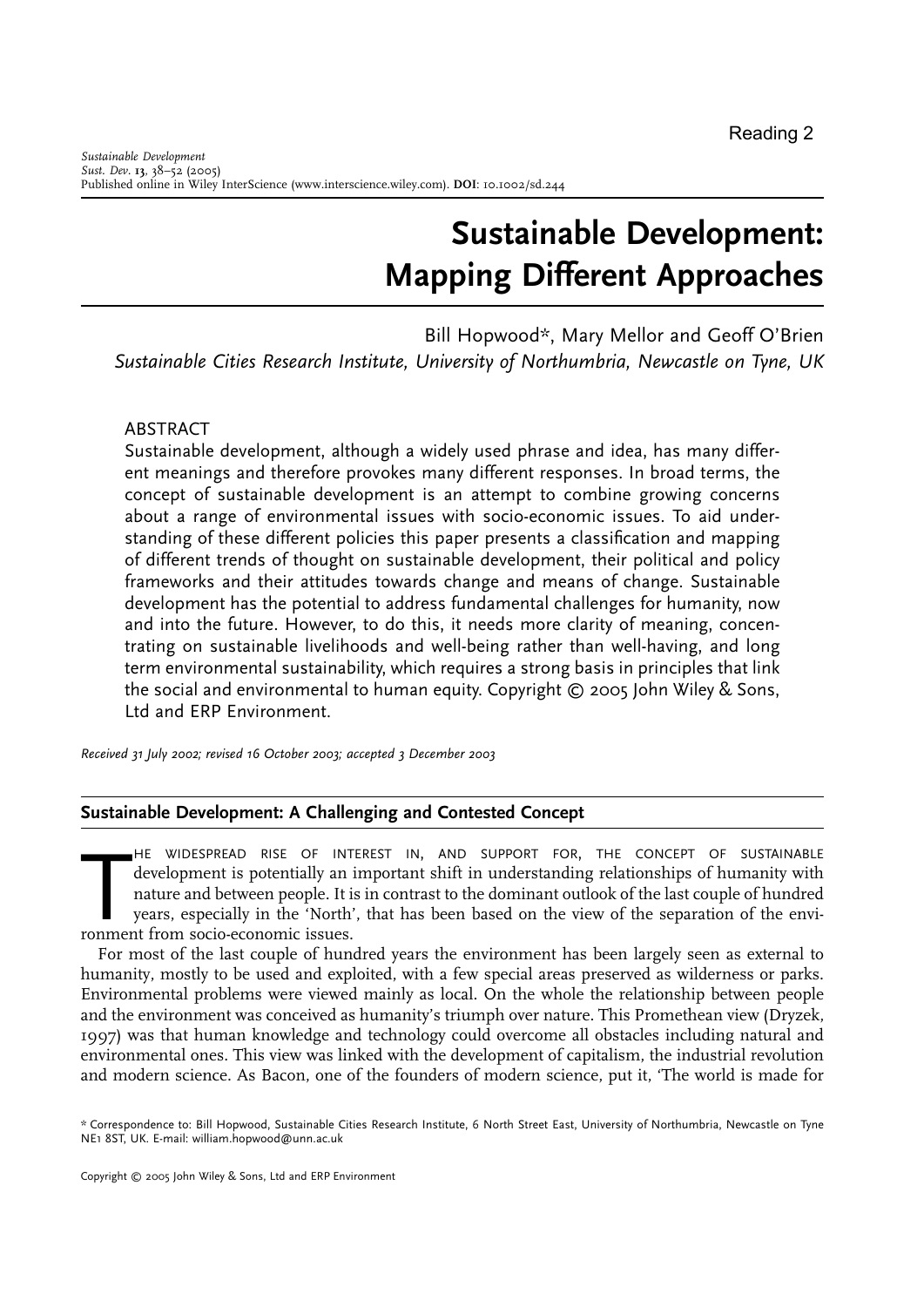man, not man for the world'. Environmental management and concern amongst most businesses and governments, apart from local problems and wilderness conservation, was at best based on natural resource management. A key example was the ideas of Pinchot in the USA (Dryzek, 1997), which recognized that humans do need natural resources and that these resources should be managed, rather than rapidly exploited, in order to ensure maximum long-term use.

Economics came to be the dominating issue of human relations with economic growth, defined by increasing production, as the main priority (Douthwaite, 1992). This was the seen as the key to humanity's well-being and, through growth, poverty would be overcome: as everyone floated higher those at the bottom would be raised out of poverty.

The concept of sustainable development is the result of the growing awareness of the global links between mounting environmental problems, socio-economic issues to do with poverty and inequality and concerns about a healthy future for humanity. It strongly links environmental and socio-economic issues. The first important use of the term was in 1980 in the World Conservation Strategy (IUCN *et al.*, 1980). This process of bringing together environmental and socio-economic questions was most famously expressed in the Brundtland Report's definition of sustainable development as meeting 'the needs of the present without compromising the ability of future generations to meet their needs' (WCED, 1987, p. 43). This defines needs from a human standpoint; as Lee (2000, p. 32) has argued, 'sustainable development is an unashamedly anthropocentric concept'.

Brundtland's definition and the ideas expressed in the report *Our Common Future* recognize the dependency of humans on the environment to meet needs and well-being in a much wider sense than merely exploiting resources: 'ecology and economy are becoming ever more interwoven – locally, regionally, nationally and globally' (WCED, 1987, p. 5). Rather than domination over nature our lives, activities and society are nested within the environment (Giddings *et al.*, 2002). The report stresses that humanity, whether in an industrialized or a rural subsistence society, depends for security and basic existence on the environment; the economy and our well-being now and in the future need the environment. It also points to the planetwide interconnections: environmental problems are not local but global, so that actions and impacts have to be considered internationally to avoid displacing problems from one area to another by actions such as releasing pollution that crosses boundaries, moving polluting industries to another location or using up more than an equitable share of the earth's resources (by an ecological footprint (Wackernagel and Rees, 1996) far in excess of the area inhabited). Environmental problems threaten people's health, livelihoods and lives and can cause wars and threaten future generations.

Sustainable development raises questions about the post-war claim, that still dominates much mainstream economic policy, that international prosperity and human well-being can be achieved through increased global trade and industry (Reid, 1995; Moffat, 1996; Sachs, 1999). It recognizes that past growth models have failed to eradicate poverty globally or within countries, 'no trends, . . . no programmes or policies offer any real hope of narrowing the growing gap between rich and poor nations' (WCED, 1987, p. xi). This pattern of growth has also damaged the environment upon which we depend, with a 'downward spiral of poverty and environmental degradation' (WCED, 1987, p. xii). Brundtland, recognizing this failure, calls for a different form of growth, 'changing the quality of growth, meeting essential needs, merging environment and economics in decision making' (WCED, 1987, p. 49), with an emphasis on human development, participation in decisions and equity in benefits. The development proposed is a means to eradicate poverty, meet human needs and ensure that all get a fair share of resources – very different from present development. Social justice today and in the future is a crucial component of the concept of sustainable development.

There were, and are, long standing debates about both goals and means within theories dealing with both environmental and socio-economic questions which have inevitably flowed into ideas on sustain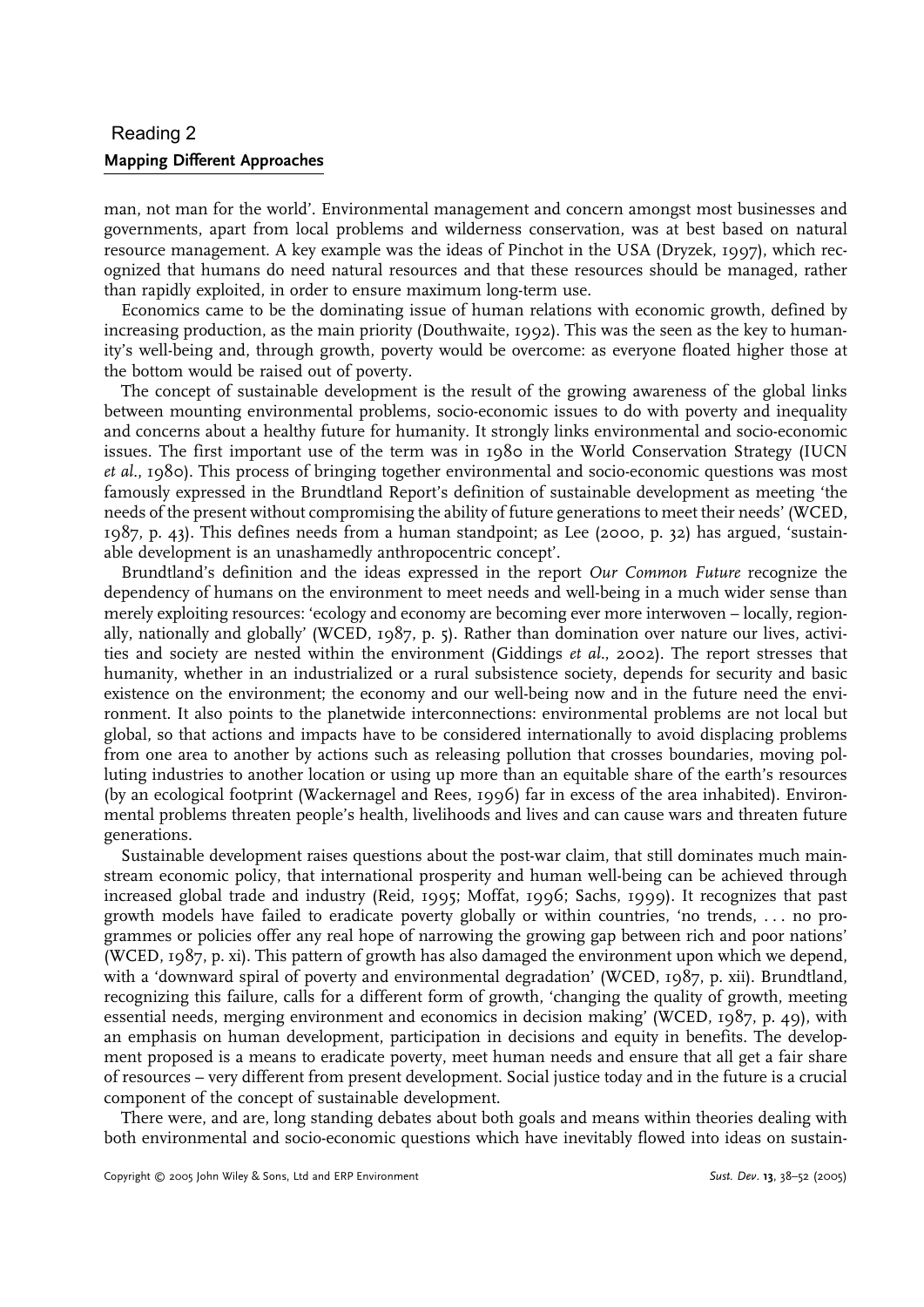able development. As Wackernagel and Rees (1996) have argued, the Brundtland Report attempted to bridge some of these debates by leaving a certain ambiguity, talking at the same time of the priorities of meeting the needs of the poor, protecting the environment and more rapid economic growth. The looseness of the concept and its theoretical underpinnings have enabled the use of the phrases 'sustainable development' and 'sustainability' to become *de rigueur* for politicians and business leaders, but as the Workshop on Urban Sustainability of the US National Science Foundation (2000, p. 1) pointed out, sustainability is 'laden with so many definitions that it risks plunging into meaninglessness, at best, and becoming a catchphrase for demagogy, at worst. [It] is used to justify and legitimate a myriad of policies and practices ranging from communal agrarian utopianism to large-scale capital-intensive market development'.

While many claim that sustainable development challenges the increased integration of the world in a capitalist economy dominated by multinationals (Middleton *et al.*, 1993; Christie and Warburton, 2001), Brundtland's ambiguity allows business and governments to be in favour of sustainability without any fundamental challenge to their present course, using Brundtland's support for rapid growth to justify the phrase 'sustainable growth'. Rees (1998) points out that this allows capitalism to continue to put forward economic growth as its 'morally bankrupt solution' to poverty. If the economy grows, eventually all will benefit (Dollar and Kraay, 2000): in modern parlance the trickle-down theory. Daly (1993) criticized the notion of 'sustainable growth' as 'thought-stopping' and oxymoronic in a world in which ecosystems are finite. At some point, economic growth with ever more use of resources and production of waste is unsustainable. Instead Daly argued for the term 'sustainable development' by which he, much more clearly than Brundtland, meant qualitative, rather than quantitative, improvements. Development is open to confusion, with some seeing it as an end in itself, so it has been suggested that greater clarity would be to speak of 'sustainable livelihoods', which is the aim that Brundtland outlined (Workshop on Urban Sustainability, 2000).

Another area of debate is between the views of weak and strong sustainability (Haughton and Hunter, 1994). Weak sustainability sees natural and manufactured capital as interchangeable with technology able to fill human produced gaps in the natural world (Daly and Cobb, 1989) such as a lack of resources or damage to the environment. Solow put the case most strongly, stating that by substituting other factors for natural resources 'the world can, in effect, get along without natural resources, so exhaustion is just an event, not a catastrophe' (1974, p. 11). Strong sustainability criticizes this, pointing out that humanmade capital cannot replace a multitude of processes vital to human existence such as the ozone layer, photosynthesis or the water cycle (Rees, 1998; Roseland, 1998). Deep Greens would go further in arguing that non-human species, natural systems and biodiversity have rights and values in themselves (Naess, 1989). The debate between strong and weak sustainability is, however, conducted mainly around environmental issues rather than taking account of socio-economic consequences.

The concept of sustainable development represents a shift in understanding of humanity's place on the planet, but it is open to interpretation of being anything from almost meaningless to of extreme importance to humanity. Whatever view is taken, it is clearly an area of contention. Whilst recognizing the deep debates and ambiguities about the meaning of sustainable development, this paper uses the phrase 'sustainable development' to describe attempts to combine concerns with the environment and socio-economic issues.

Haughton (1999) has usefully summarized the ideas of sustainable development in five principles based on equity: futurity – inter-generational equity; social justice – intra-generational equity; transfrontier responsibility – geographical equity; procedural equity – people treated openly and fairly; interspecies equity – importance of biodiversity. These principles help give clarity to the ideas of sustainable development, link human equity to the environment, challenge the more bland and meaningless interpretations and provide a useful basis for evaluation of the different trends of sustainable development.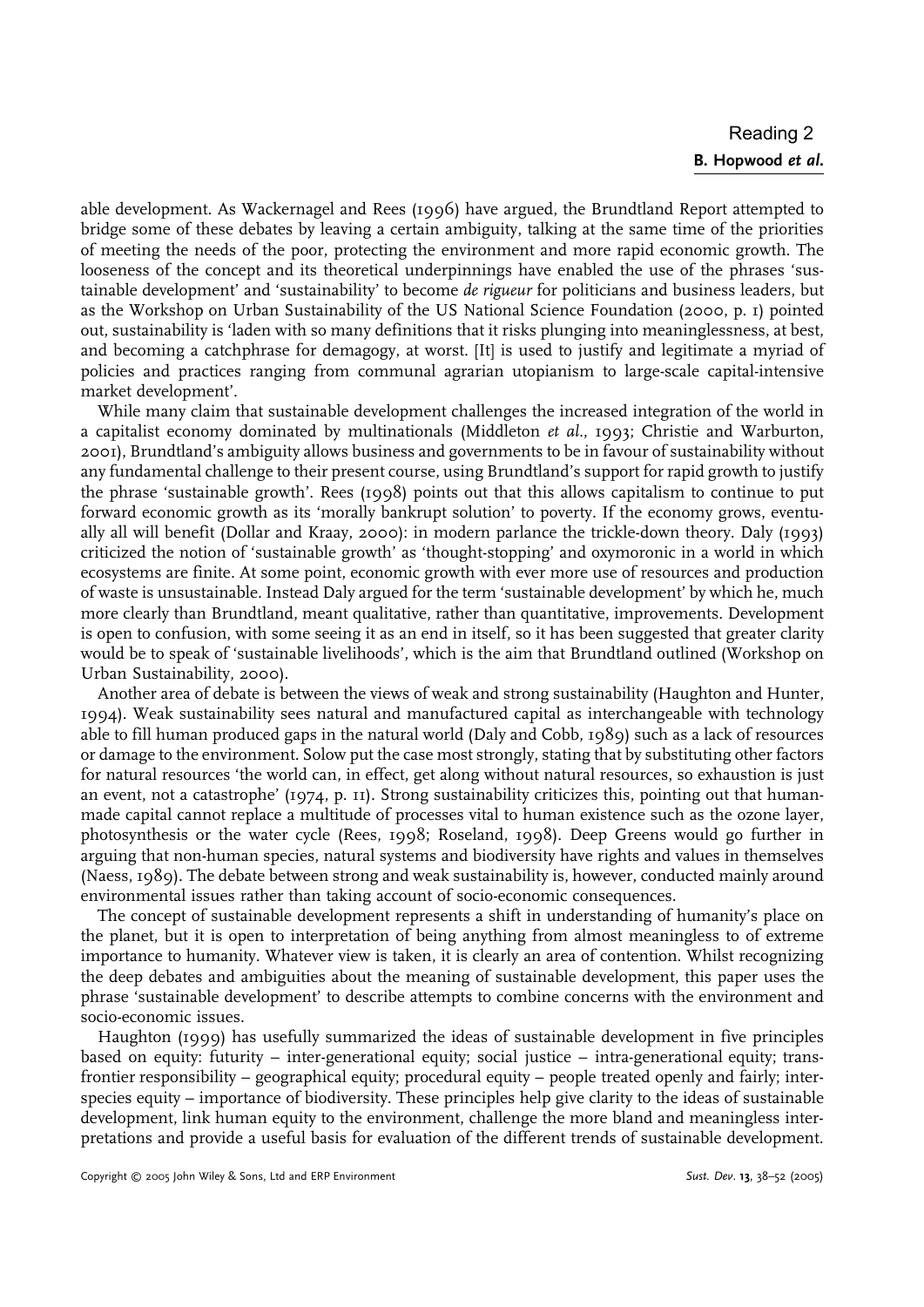#### **Mapping Sustainable Development**

The many different interpretations of sustainable development are confusing. To help make sense of them we are suggesting a mapping methodology based on combining environmental and socioeconomic issues. O'Riordan (1989) in his widely used categorization of environmental views, from strong ecocentric to strong technocentric, pointed out that these often combine with socio-economic viewpoints so that ecocentrics tend towards social and economic equity and redistribution while technocentrics are more likely to support the economic and political status quo. However this is not always the case: as Marcuse points out, 'sustainability and social justice do not necessarily go hand in hand' (1998, p. 104), with sustainability masking injustice or on the other hand social justice masking environmental damage (Dobson, 2000). In many cases the linking of environmental and social concerns is based on a moral (Blowers, 1993) or sympathetic outlook rather than seeing the two as materially and socially related and inseparable. Others (Merchant, 1992; Dryzek, 1997) have also outlined useful ways of analysing environmental concerns; however, there has been less effort in mapping the many viewpoints on sustainable development.

To provide a generalized view of the trends within the sustainable development debate, O'Riordan's original mapping can be expanded by considering environmental and socio-economic views on two separate axes (Figure 1). The socio-economic axis covers the level of importance given to human well-being and equality and the environment axis covers the priority of the environment from low environmental concern through technocentred to ecocentred. The central shaded area of the map indicates the range





Copyright © 2005 John Wiley & Sons, Ltd and ERP Environment *Sust. Dev*. **13**, 38–52 (2005)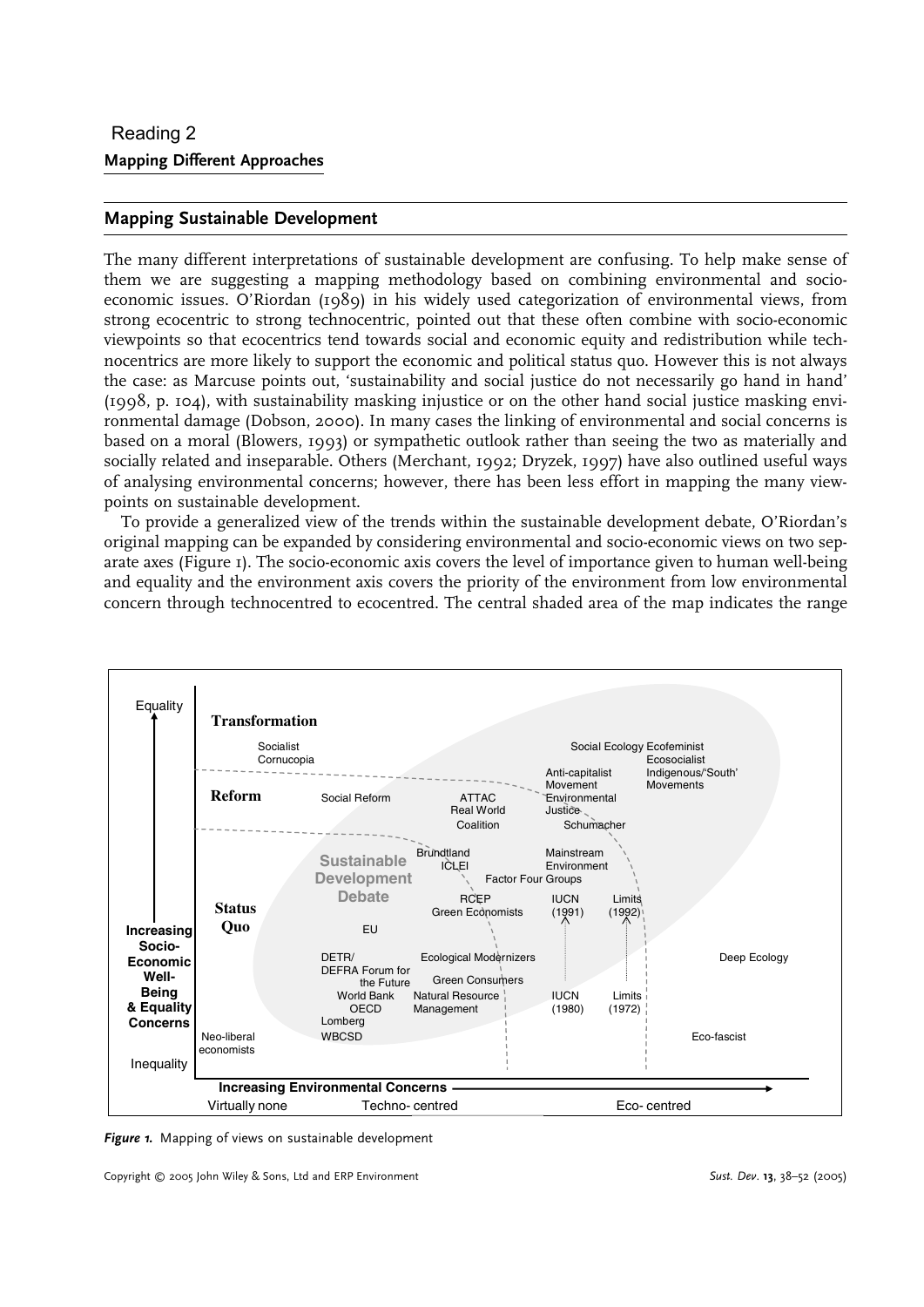of views within the sustainable development debate; combining socio-economic and environmental issues. There are views outside this area, concerned with either environmental or socio-economic issues while ignoring the other.

Overlaid on this map are three broad views on the nature of the changes necessary in society's political and economic structures and human–environment relationships to achieve sustainable development: that it can be achieved within the present structures – status quo; that fundamental reform is necessary but without a full rupture with the existing arrangements – reform; and that as the roots of the problems are the very economic and power structures of society a radical transformation is needed – transformation (Rees, 1995).

This is inevitably a broad conceptual framework rather than a precise mapping and exact locations are open to challenge. All classification into groups is a simplification and there can be debate about where the boundaries are drawn as well as how sharp or blurred they are. Individuals and groups change their views over time. There are also major debates within all these outlooks. To illustrate the mapping, some of the major trends within sustainable development are outlined.

#### **Status Quo**

Supporters of the status quo recognize the need for change but see neither the environment nor society as facing insuperable problems. Adjustments can be made without any fundamental changes to society, means of decision making or power relations. This is the dominant view of governments and business and supporters of the status quo are most likely to work within the corridors of power talking with decision makers in government and business. Development is identified with growth and economic growth is seen as part of the solution. The UK Department of the Environment, Transport and the Regions argues that 'to move towards more sustainable development, we need more growth not less' (DETR, 1999, para. 3.31). Supporters of the status quo are sympathetic to the changes in the role of government over recent decades with the reduction in the progressive nature of taxation, cuts in the social wage, privatization and reduction in regulation. They argue that business is the driver towards sustainability. Increased information, changing values, improved management techniques and new technology all operating through the market are the best means to achieve sustainable development.

Simon and Kahn see markets and technology as producing a future world that will be 'less polluted, more ecologically stable... and the world's people will be richer' ( $1984$ , p. 1). The World Business Council for Sustainable Development (1998) sees no conflict between the growth of the global market and environmental stability: 'we can have an open vigorous and healthy trading system and achieve sustainable development'. The OECD (2001) urges fiscal changes to taxation and subsidies and increased private ownership of resources to make markets work for sustainable development as well as confidence that globalization does not weaken social and environmental protection. Lomborg (2001), in the tradition of Pangloss, challenges most of the claims of those concerned about the environment, poverty and hunger. He states that to improve the 'environmental quality of the developing world, securing growth so as to lift these people out of hunger and poverty is of the utmost importance since... only when we are sufficiently rich can we start to . . . deal with environmental problems'.

Most Ecological Modernizers (Beck, 1992; Mol and Sonnenfeld, 2000) support the status quo, although some see the need for reform. They support the market, 'the key to ecological modernization is that there is money in it for business' (Dryzek, 1997, p. 142), and technology in a partnership of government, business, moderate environmentalists and scientists with much less concern for equity, justice or human well-being (Alier, 2003). Jacobs (1999) argues that the environment and sustainable development are not central to New Labour but that environmental modernization (or ecological modernization as called in Europe) would be an environmental approach in sympathy with New Labour's outlook.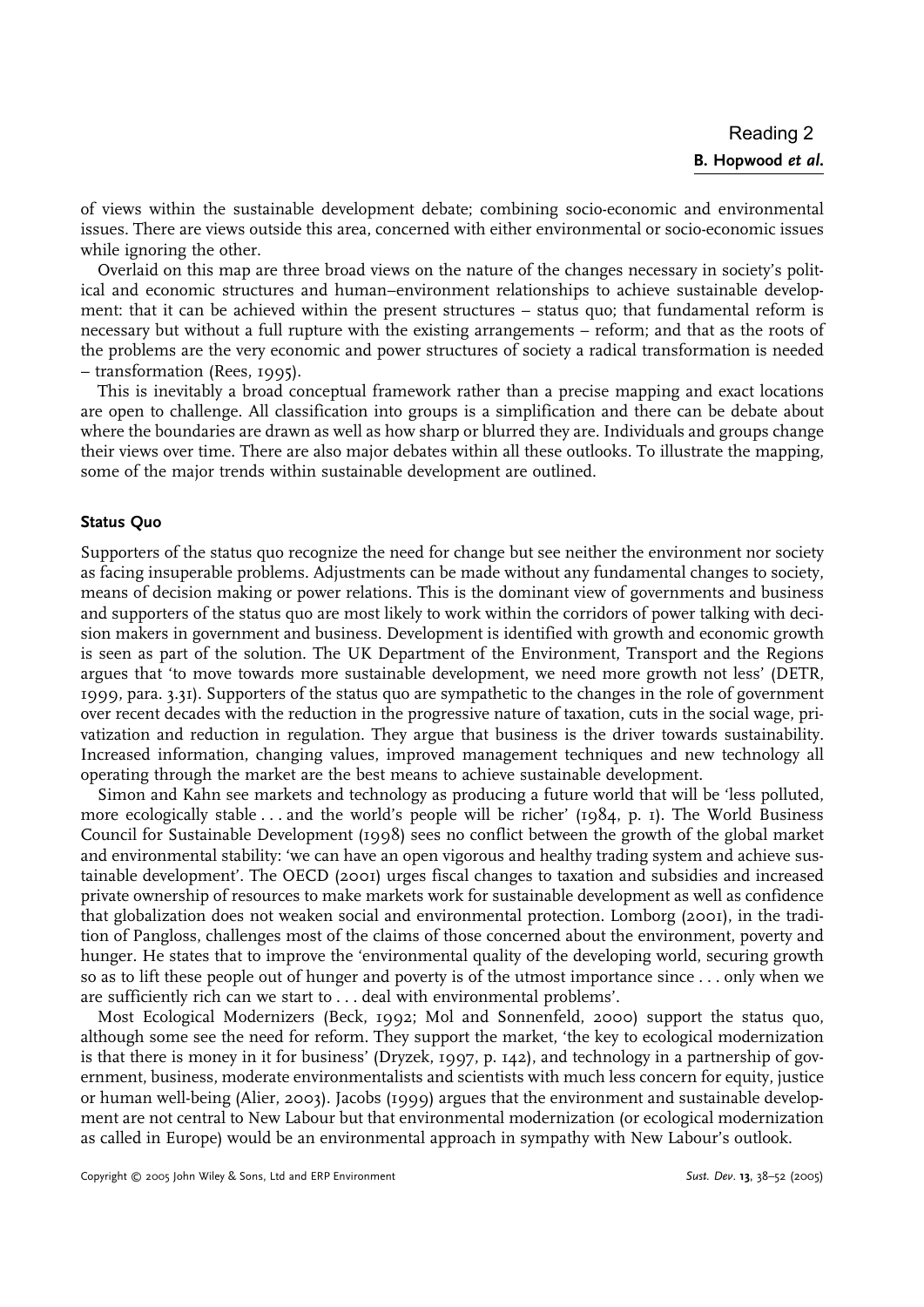Supporting the reduced role of government, supporters of the status quo are reluctant to use laws and regulations. Instead, consumer power, informed about sustainability issues and based on lifestyle choices, will combine with 'green' capitalists who practice 'corporate citizenship' and ethical business to achieve sustainable development (Elkington and Burke, 1987). There is little discussion on governance other than references that in some countries the rule of law (usually meaning defence of property rights) should be strengthened and outright bribery diminished. The need to increase wider democratic rights, especially on economic decisions, is hardly mentioned. It is assumed that the existing governmental and commercial systems can be nudged towards improvements with use of management techniques such as EIA (environmental impact assessment), EMAS (eco-management and audit system), cost/benefit analysis, BATNEEC (best available techniques not entailing excessive cost) and BPEO (best practicable environmental option). In parallel, technical economic tools such as modest environmental taxes, pollution trading permits and ethical shares will encourage the move to sustainable development.

Any classification has its difficulties and Garrett Hardin well illustrates some of these. In his 'Tragedy of the commons' (1968) he advocates widespread private ownership of resources to protect the environment, which puts him in the status quo group in economic terms. On the other hand his 'lifeboat ethic' (1974), which argues that the poor should be left to starve, and his support for 'coercion' (1968) put his social views towards eco-fascism.

Most supporters of the status quo have a weak commitment to environmental sustainability, although for some such as Solow (1974) it is barely needed at all, as technology can replace nature. There is a similar weak concern with poverty and the lack of equity in political power. Generally the status quo argument is that growth is the way to overcome these problems. The World Bank (2000, p. vi) states that the 'traditional elements of the strategy to foster growth – macroeconomic stability and marketfriendly reforms – are essential for reducing poverty'.

#### **Reform**

Those who take a reform approach accept that there are mounting problems, being critical of current policies of most businesses and governments and trends within society, but do not consider that a collapse in ecological or social systems is likely or that fundamental change is necessary. They generally do not locate the root of the problem in the nature of present society, but in imbalances and a lack of knowledge and information, and they remain confident that things can and will change to address these challenges. They generally accept that large shifts in policy and lifestyle, many very profound, will be needed at some point. However it is assumed that these can be achieved over time within the present social and economic structures. The key is to persuade governments and international organizations, mainly by reasoned argument, to introduce the needed major reforms. They focus on technology, good science and information, modifications to the market and reform of government. This group covers a range of people, some in government and public agencies, but it is largely dominated by academics and mainstream NGO experts. Interestingly, some governmental bodies such as the Royal Commission on Environmental Pollution (RCEP), and some areas of local government, such as the International Council for Local Environment Initiatives (ICLEI), have a more radical view than the UK government.

A common theme is the benefits that technology can bring to protecting the environment. Weizsacker *et al.* (1997) for example call for a large reduction in the use of materials in the economy, by at least a factor of four. There is widespread support for a dramatic increase in energy efficiency and change in energy use from fossil fuels to renewable sources (Flavin and Lenssen, 1994). It is argued that these changes will offer market opportunities for businesses and they should grasp the changes, both for the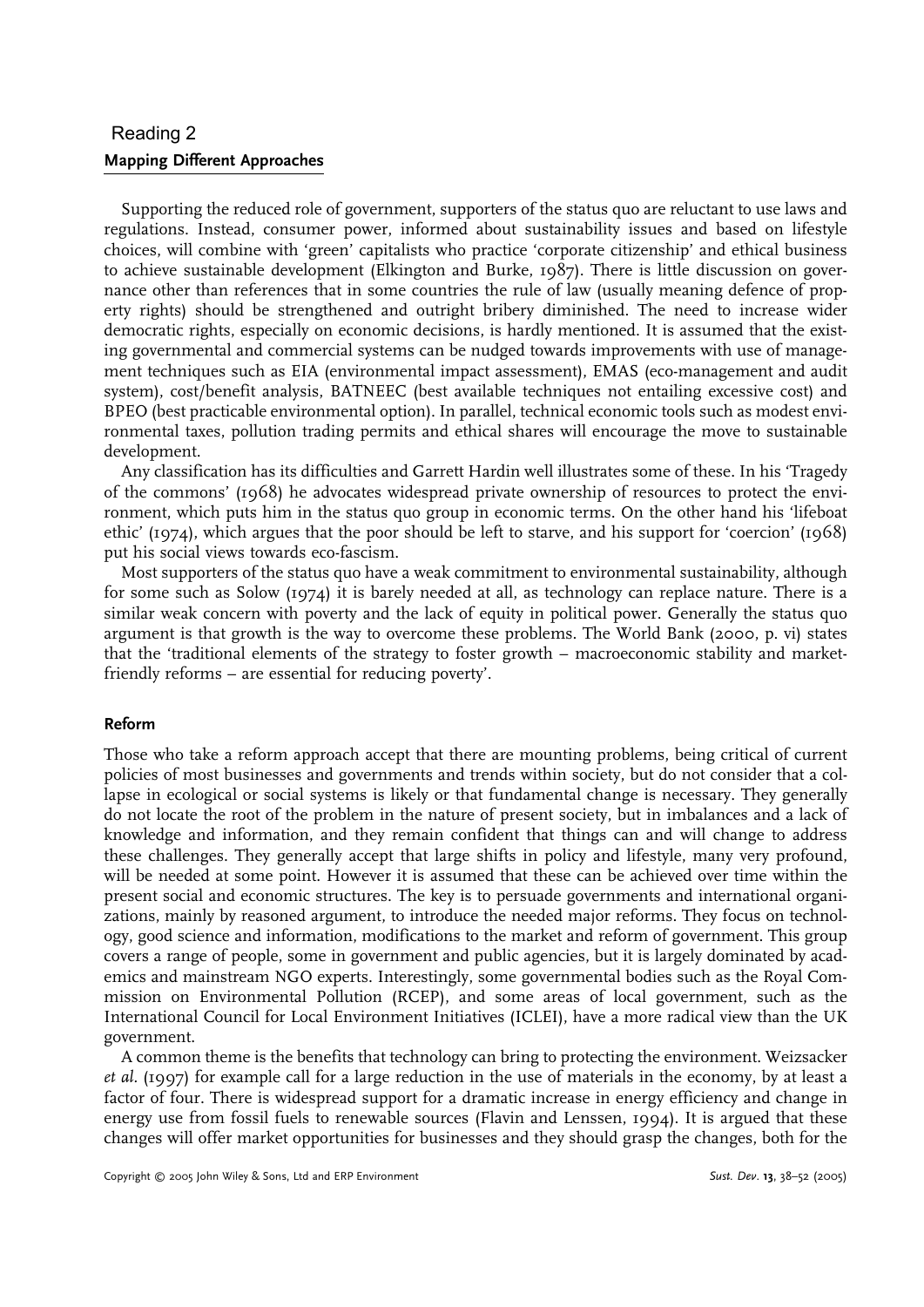environment and profits (Hawken *et al.*, 1999). In general it is claimed that the new technologies will provide wider economic and social benefits for humanity as well as protecting the environment.

Green economists argue that the market needs modification to redress market failure and regulation to achieve ecological sustainability. Pearce *et al.* (1989) urge the internalization of hitherto externalized environmental costs and a recalculation of environmental benefits. Hawken *et al.* (1999) and Roodman (1996, 1997) argue for government action to change the balance of tax and subsidies to favour employment and environment rather than energy consumption and to encourage business to change production technology. Daly and Cobb (1989) look to a combination of strong sustainability with market modification to include social and environmental costs. Korten (1996) believes that the global corporations and the international agencies such as the World Bank and IMF need to be controlled so that capitalism is able to protect the environment and raise living standards for all.

Reformers recognize that government has a key role in moving towards sustainable development as business will need pushing, and in some cases controlling, taxes and subsidies changing, targeting of research and disseminating of information. Most reformers also assume that there will be reform of the political system to increase democracy and participation. Girardet (1999), a leading figure in urban sustainability, puts the emphasis on the city level, arguing that a combination of best practice, enlightened civic leaders, active partnership with local business and public determination are the best way to success. The Real World Coalition (Christie and Warburton, 2001), which represents 25 UK campaigning NGOs, links environmental and socio-economic concern. It points out that the present 'business as usual' 'is itself a source of our greatest dangers' (p. 184) due to mounting inequality and poverty, environmental degradation and world instability. They believe 'radical reform' (p. viii) is needed to produce a 'democratic revitalization' (p. 184) so that government and society produce 'sustainable, accountable and equitable forms of capitalism' (p. 184).

The growing environmental concerns of the 1960s and 1970s had by the 1980s became part of the mainstream debates on development and economics. The *Limits to Growth* report (Meadows *et al.*, 1972) and the *World Conservation Strategy* (IUCN *et al.*, 1980) both helped to push environmental issues up the world's political agenda. Interestingly, the sustainable development debates encouraged the authors to embrace more socio-economic issues.

The *Limits to Growth* report (Meadows *et al.*, 1972) challenged head on the idea that growth, as defined by capitalist economics, was the way to improve environmental quality; in fact they argued it was damaging the environment. The Brundtland report rejected the idea that there were environmental limits to growth (Kirkby *et al.*, 1995). When the authors of *Limits to Growth* revisited the issue in 1992 (Meadows *et al.*), while they maintained that there are limits to growth, they opened a bridge towards the ideas of Brundtland, although they talk about a 'sustainable society'. They also refer to social issues including tackling poverty.

The World Conservation Strategy (IUCN *et al.*, 1980) was one of the first to use the term sustainable development. The 1980 report, concerned with human needs, concentrated entirely on environmental changes without discussing changes in socio-economic structures or distribution. The 1991 report, (IUCN *et al*., 1991) although still concentrating on environmental issues, shows a greater recognition of social issues proposing changes in socio-economic structures, increasing participation in decisions, improving the quality of human life and modifications to the world economy.

The mainstream environmental groups such as Friends of the Earth, Greenpeace, WWF and Sierra Club are largely in the reform group and increasingly have moved from grass roots activism and mass protest to political lobbying and working with business and government (Bullard, 1994; Rowell, 1996). They have given less focus to linking with social issues of poverty or even the disproportionate share of pollution and other environmental issues suffered by the poor within the developed world (Bullard, 1994; McLaren *et al.*, 1999).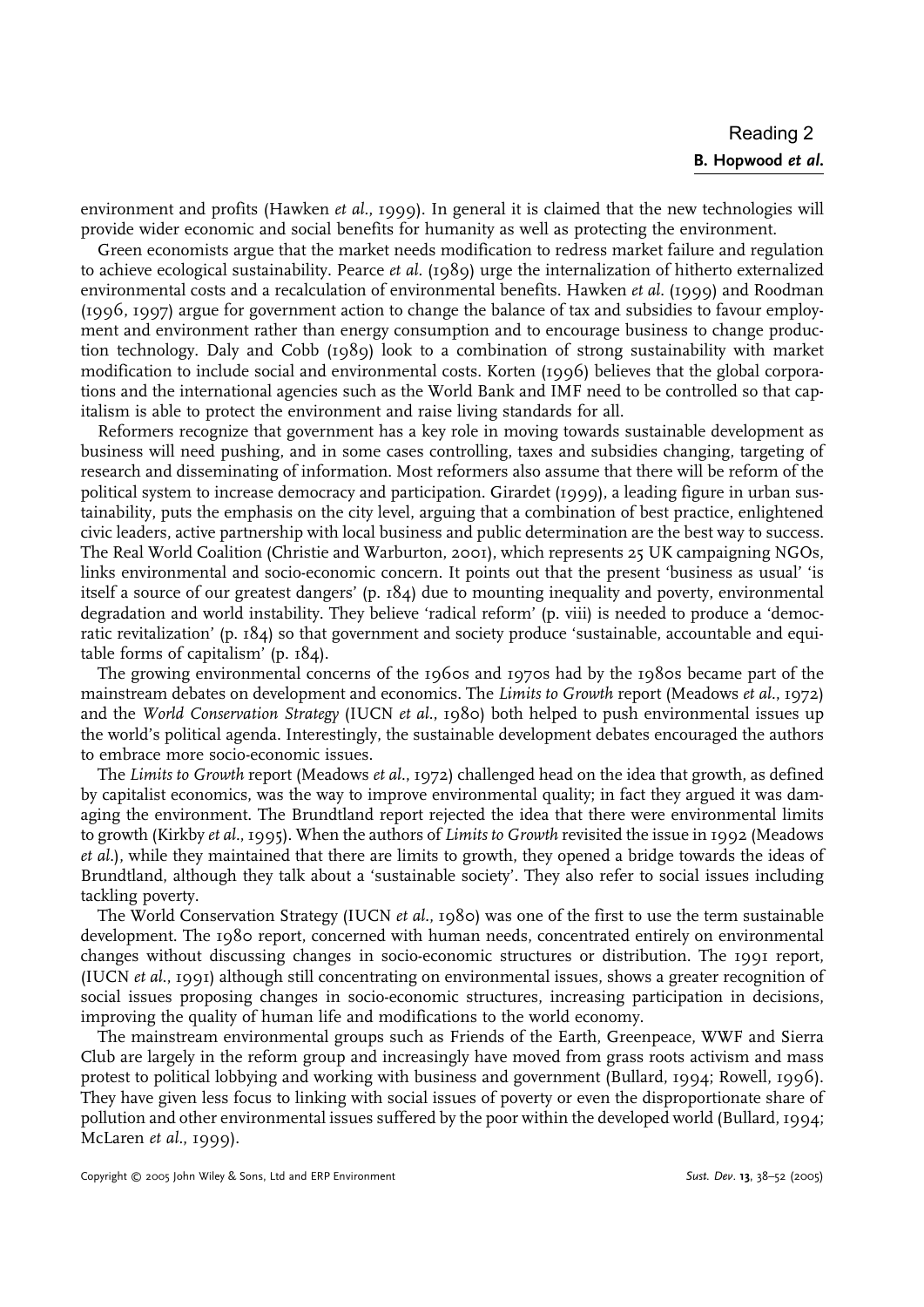Some of the reformers edge towards the transformation group, such as Schumacher (1973), who argues that the economy should be run 'as if people mattered', with the implication that small and local is more sustainable than large and global, although he envisages small as being privately owned and operating in a market economy. Other reformers lean much more towards the status quo. The Brundtland report is generally reformist in broad tone but leans towards the status quo in proposed details.

#### **Transformation**

Transformationists see mounting problems in the environment and/or society as rooted in fundamental features of society today and how humans interrelate and relate with the environment. They argue that a transformation of society and/or human relations with the environment is necessary to avoid a mounting crisis and even a possible future collapse. Reform is not enough as many of the problems are viewed as being located within the very economic and power structures of society because they are not primarily concerned with human well-being or environmental sustainability. While some may use the established political structures and scientific arguments they generally see a need for social and political action that involves those outside the centres of power such as indigenous groups, the poor and working class, and women. The transformationists include those who focus either primarily on the environment or the socio-economic, and those who synthesize both.

#### Transformation without Sustainable Development

As sustainable development is a human-centred view of the inter-relations between environmental and socio-economic issues, some transformationists are not concerned with sustainable development.

Deep ecologists' primary concern is the environment, with the emphasis on the intrinsic value and needs of nature and the environment, while human needs come very much second. In the eight points of the deep ecology platform (Naess, 1989) there is little on human needs and nothing on equity. Bradford (1989), in a critique of deep ecology, points to the trend towards racism and support for imperialism as well as an anti-human outlook behind their 'nature first' rhetoric. David Foreman, one of the founders of Earth First!, was notorious for saying of the famine in Ethiopia that 'the best thing would be to just let nature seek its own balance, to let the people there just starve' (quoted by Bradford, 1989, p. 33). As Bramwell (1989) argues, there is an association between some green and fascist thinking. Of course not all deep ecologists have such a low concern for humanity. Although Lovelock (1988) sees the earth's ecosystem as self-sustaining Gaia, he urges humanity to act in its own interest. Gaia will survive human actions but humans may not survive the damages we inflict or Gaia's need to save itself. Other deep ecologists, such as Earth First! in Scotland (Cock and Hopwood, 1996) and Eckersley (1992), combine ecocentrism with a commitment to socio-economic equity. For some this is expressed as a desire to return to the 'simple life' (Devall, 1990) or a subsistence perspective (Bennoldt-Thomsen and Mies, 1999).

In contrast to deep ecologists, socialist cornucopians prioritize the need for social transformation to overcome social and economic inequality. Some hardly address environmental issues, believing that human skills, freed from capitalism, can overcome all problems (Zazubrin in Cock and Hopwood, 1996). Others, while acknowledging environmental concerns, believe they can be laid firmly at the feet of capitalism and will be solved by social ownership of the means of production (Grundmann, 1991).

#### Transformation and Sustainable Development

Those who adopt a transformatory approach that embraces both social and environmental questions cover a range of different viewpoints although all share the view that the mounting crises in the envi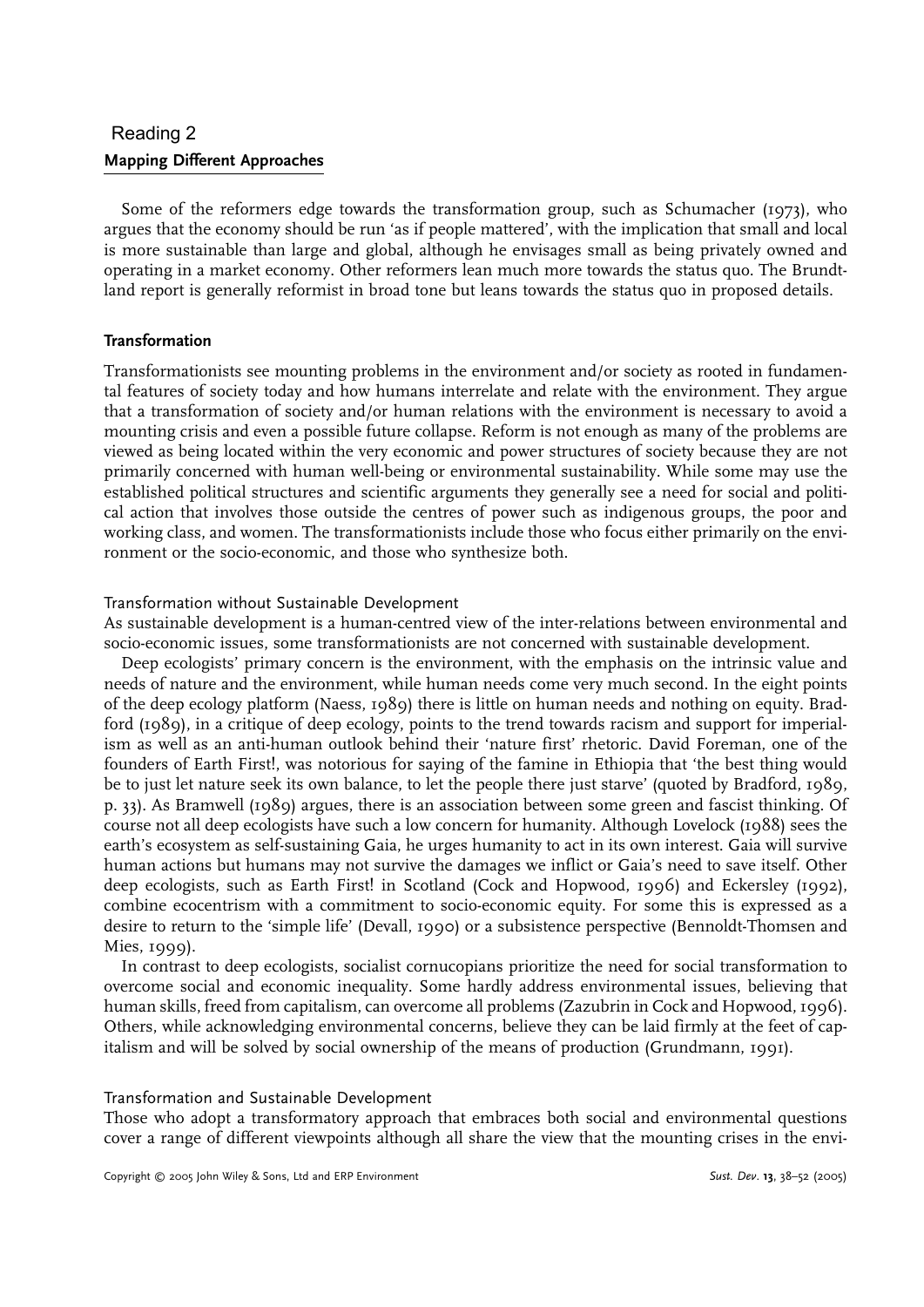ronment and society are interconnected and that the social and environmental systems risk breakdown if radical change does not occur (George, 1999; Rees, 1995). Some, such as grass roots environmental justice and indigenous environmental movements, may not use the same vocabulary of sustainable development as used in official and academic circles but are addressing the issues of how to live within the environment without great inequality or poverty. Transformationists see the fundamental problems as rooted in our present society, which is based on the exploitation of most people and the environment by a small minority of people.

A transformation view of sustainable development has a strong commitment to social equity, with a view that access to livelihood, good health, resources and economic and political decision making are connected. In the absence of people having control over their lives and resources, inequality and environmental degradation are inevitable. The Soviet Union, in its statist and undemocratic version of public ownership, damaged the environment and had entrenched inequality because people lacked real power (Sarkar, 1999). Similarly, the large global corporations and many governments are not under public control. Organizations of popular action and control (radical political parties, community groups, environmental campaigns, trade unions, etc) are the main restraints on unsustainable actions. Transformationists argue that these currently limited restraints need to be extended to real control (Pepper, 1993; Dryzek, 1997).

Social Ecology or Dialectical Naturalism is a perspective associated with the ecoanarchist Murray Bookchin. In his view humanity and nature are in a dialectical relationship and environmental concern needs to be 'rooted in social criticism and a vision of social reconstruction' (1989, p. 13). His main concern is the power of the state and he puts forward government through local municipalities based on direct democracy through local assemblies.

Ecofeminists see a relationship between the degradation of the environment and the subordination of women (Buckingham-Hatfield, 2000; Mellor, 1997a). There is a range of approaches from cultural/biological associations of women with nature (Collard, 1988) to more social analysis (Salleh, 1997). Mies and Shiva (1993) combine the two approaches, arguing that women have a special affinity with nature, which capitalist 'maldevelopment' is destroying as well as undermining many sustainable social structures and increasing poverty. Mellor has developed a version of ecofeminism that is linked closely with ecosocialist analysis, which argues that capitalism attempts to detach production and social life from nature through gender and class divisions (1992, 1997b).

Much of ecosocialist thinking draws on the writing of Marx and Engels on the nature of human society and its relation with the environment: 'We by no means rule over nature like a conqueror over a foreign people, like someone standing outside nature – but . . . we, with flesh, blood and brain, belong to nature, and exist in its midst' (Engels, 1968). These link inequality and environmental damage to capitalism's exploitation of people and the environment (Cock and Hopwood, 1996). Ecosocialists argue for the need to change material conditions and the social structure of society to overcome both environmental crises and injustice (Pepper, 1993). This leads them to see a common linkage between many struggles for justice and environmental protection. James O'Connor launched the journal *Capitalism, Nature, Socialism* in 1988 with the analysis of a 'second contradiction' for capitalism that links environmental and social crisis in a material and class analysis (O'Connor, 1988).

As well as these transformational ideas there are also a range of campaigns and actions that seek to transform society. Many of the campaigns in the 'South' around sustainable development, in all their variety, closely link environmental, social, economic and anti-globalization struggles. These are some of the most energetic challenges to status quo and reformist approaches to sustainable development. Leff (2000) argues that indigenous environmental movements are not only challenging the failure of environmental and social justice within global development processes, but also offer a clear alternative environmental rationality. Their grassroots struggles covering 'social equity, cultural diversity and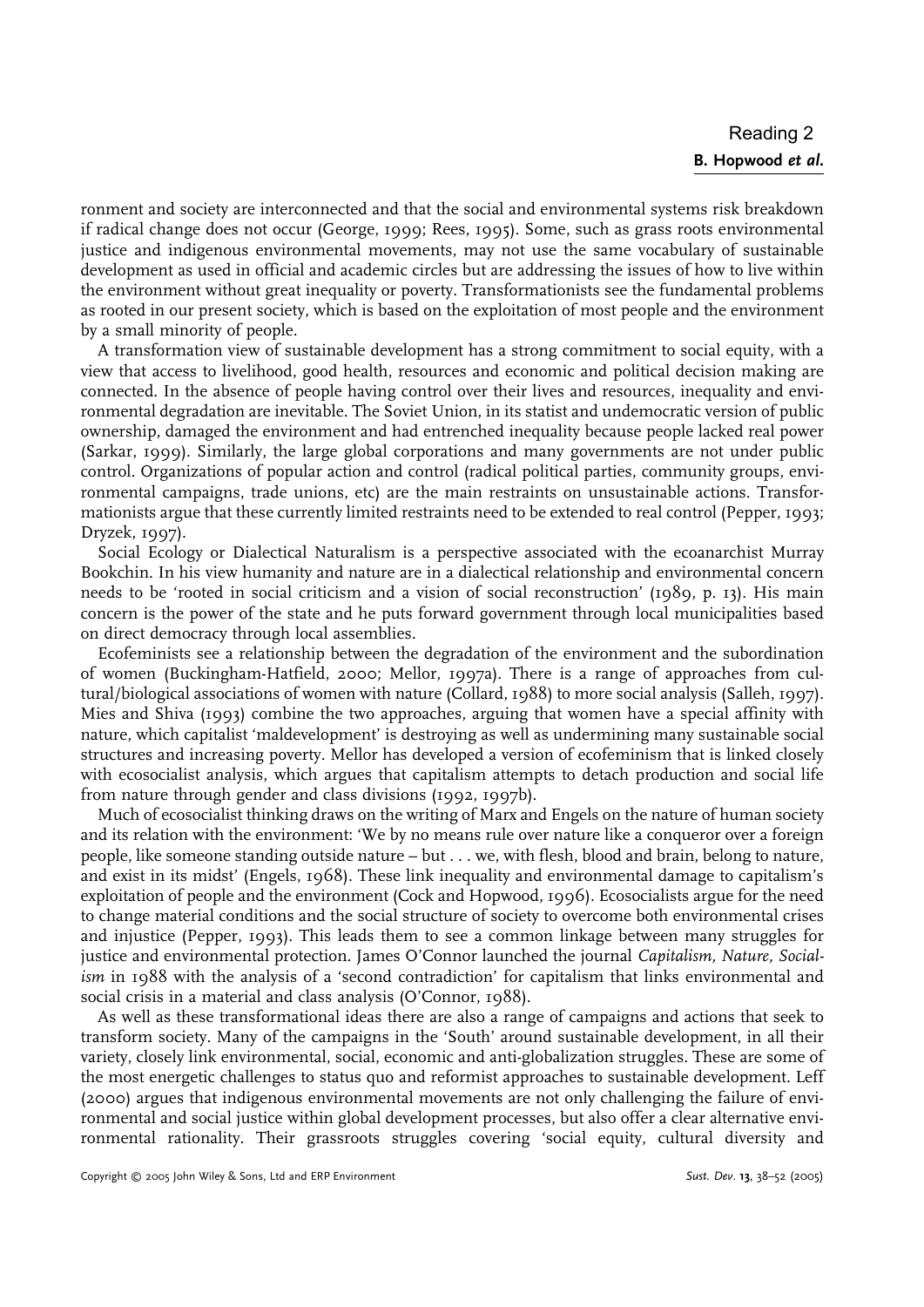environmental democracy define new political values and a new social rationality for sustainability' (p. 70) which develops 'sustainable productive projects and give meaning to their lives' (p. 69). The struggle of the Brazilian rubber tappers, formerly led by Chico Mendes, started on trade union rights (Hecht and Cockburn, 1990). The campaign of the Ogoni people of Nigeria, led by the murdered Ken Saro-Wiwa, began on social justice (Rowell, 1996). The Chipko movement in India, mainly of women, began by protecting trees (Guha, 1989). The Zapatista uprising in Chiapas began on issues of land reform (Weinberg, 2000). All these struggles and many others had their roots in local circumstances of oppression and have spread both to embrace wider environmental, social and economic justice issues and internationally.

In the developed world as well, there are growing struggles for environmental justice, which unite social and environmental issues. Although too often ignored by mainstream environmental groups, these actions, especially of the poor, racial minorities and those without political power, all point to a more sustainable society. Hofrichter (1993, pp. 4–5) states that 'Environmental justice is about social transformation directed toward meeting human need and enhancing the quality of life – economic equality, health care, shelter, human rights, species preservation and democracy – using resources sustainably' and that achieving it 'demands major restructuring of the entire social order'. Gibbs (1993, p. x), a leader of the battle of Love Canal, explains that battles for environmental justice usually starts with a local single issue but people 'realize the root of their problem is the lack of organized political power, deteriorating neighborhood conditions, poverty and race... recognize the international dimensions of the problem . . . build an even broader coalition for change . . . with civil-rights and labor organizations, housing groups, women's groups and healthcare advocates . . . these new alliances and cooperative work can achieve real democracy'.

The worldwide growth of the anti-globalization and anti-capitalism protests that have greeted meetings of the world's powerful politicians and businesses leaders links struggles across the world and addresses many of the issues of sustainable development. The ideas in this movement range from reform of the world financial system, such as the ideas put forward by ATTAC, to outright opposition to capitalism.

Within the broad range of transformative perspectives on sustainable development there is a constant interchange of ideas and cross-fertilization, which sometimes makes classification difficult, but enriches both ideas and practice.

#### **Conclusion: Towards Sustainable Development**

All proponents of sustainable development agree that society needs to change, though there are major debates as to the nature of sustainable development, the changes necessary and the tools and actors for these changes. There is no such thing as a single unified philosophy of sustainable development; there is no sustainable development 'ism'. In most cases people bring to the debates on sustainable development already existing political and philosophical outlooks.

Further confusion about sustainable development arises as people use the same words to mean a wide divergence of views on the goals, routes and the methods of moving towards sustainable development. This is further complicated because, as in many political issues, some people may say one thing and mean another. On some occasions reformers and transformationists will tone down their arguments to persuade a government or business to move along the sustainable pathway. On the other hand some may use more radical rhetoric than they actually believe or practice to deflect criticisms.

There is a fundamental divide between the supporters of the status quo and a transformation in their concept of and approach to sustainable development. The status quo approach sees change through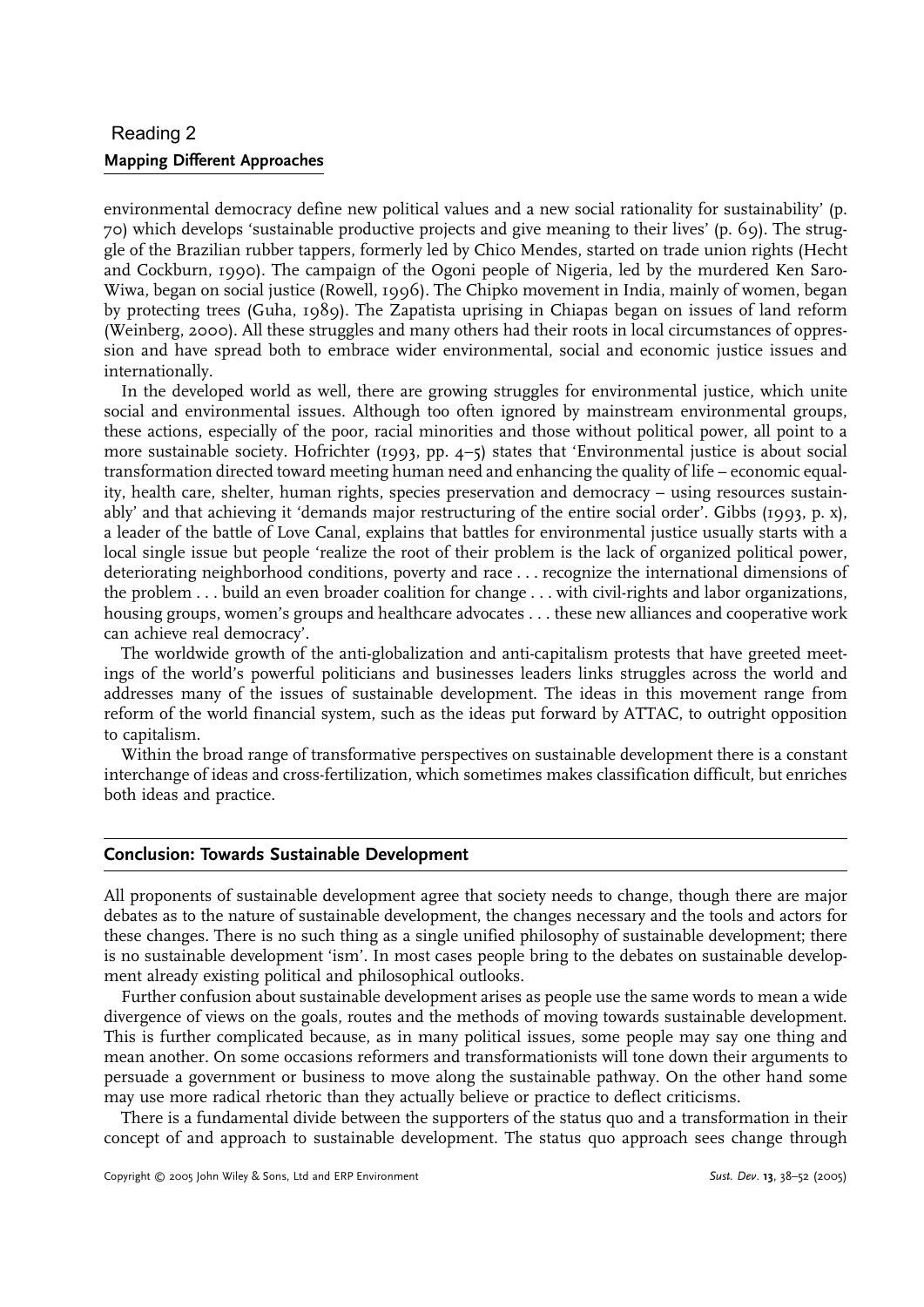management, top down and incremental, of the existing structures of decision-making. The transformation view is that change will be mainly through political action working both in and outside the existing structures. The sustainable development discourse at present is dominated by the managerial outlook.

In most of the world the issues of sustainable development are not at the top of the world's policy agenda; even issues such as climate change or mass starvation do not dominate the news or political debate. However, the challenges at the core of sustainable development, the environment and equity, will force it up the political agenda.

The usual model for sustainable development is of three separate but connected rings of environment, society and economy, with the implication that each sector is, at least in part, independent of the others. Defenders of the status quo see the root cause of a lack of sustainable development in the lack of knowledge and appropriate mechanisms, rather than a fundamental linkage. This view allows for trade-offs between environmental and social issues, whether it is that some pollution is acceptable to increase growth, or loss of some pastureland for a park, or jobs for cleaner air. These trade-offs indicate a continued conceptual divide between the environment and humanity. The reality is that humanity is dependent on the environment, with society existing within, and dependent on, the environment, and the economy exists within society. Humans live within the environment (Giddings *et al.*, 2002) and depend on it for survival and well-being; we cannot ignore the environment.

There is growing evidence of human caused climate change, both scientific study (Sample, 2003) and more anecdotal such as the fires across the northern hemisphere in the summer of 2003. The loss of biodiversity and the salinization of soil continue, largely due to the present production and marketing methods.

If the status quo vision of world development were true and at some future date the poor of the world had the same living standards as those of the USA or Europe, could the world cope? The USA with 290 million people has over 210 million motor vehicles, while the world today has 6000 million people and 520 million vehicles. If the entire world were at same level as the USA there would be 4400 million vehicles. Is there enough petroleum to run them or could the world's atmosphere cope with the carbon dioxide and pollution releases?

Even in the area of economic growth, to which supporters of the status quo give priority, the trend is away from sustainable development (Middleton *et al.*, 1993), there is no sign of an increase in global equity; in fact the world is becoming more unequal. The USA, compared with its share of the world's population, continues to greatly over-consume resources and release pollution. In the last 50 years world trade has grown 17-fold, but the share of the poorest nations has collapsed. The gap between the richest 20% and the poorest 20% has widened substantially; from a factor of 30 in the 1960s to 86 in 1997, with the three richest people having more assets than 600 million people (UNDP, 1999). Even within the richest countries, inequality has increased (Jacobs, 1996; Christie and Warburton, 2001). Far from the promised trickle-down, wealth, unlike water, is rushing uphill. Malaria, a disease that is linked to poverty both in the likelihood of being infected and in its impacts, kills 5000 African children a day, yet could be controlled with modest expenditure (Rabinovich, 2002). The UN states that two problems, poverty and child mortality, are 'intractable' (UNDP, 2002).

How will society deal with the growth in inequality and mounting environmental problems? Can we continue as we are? At present the status quo view dominates policy, but their policies are an inadequate answer to the needs of sustainable development; it is argued that they have used the phrases of sustainable development to continue with and justify business as usual (Kothari, 1990). Embracing the status quo is not a viable option for society if we are to move towards sustainable livelihood for all, now and in the future, within an abundant and diverse environment. The future is likely to be dominated by choices between more radical views.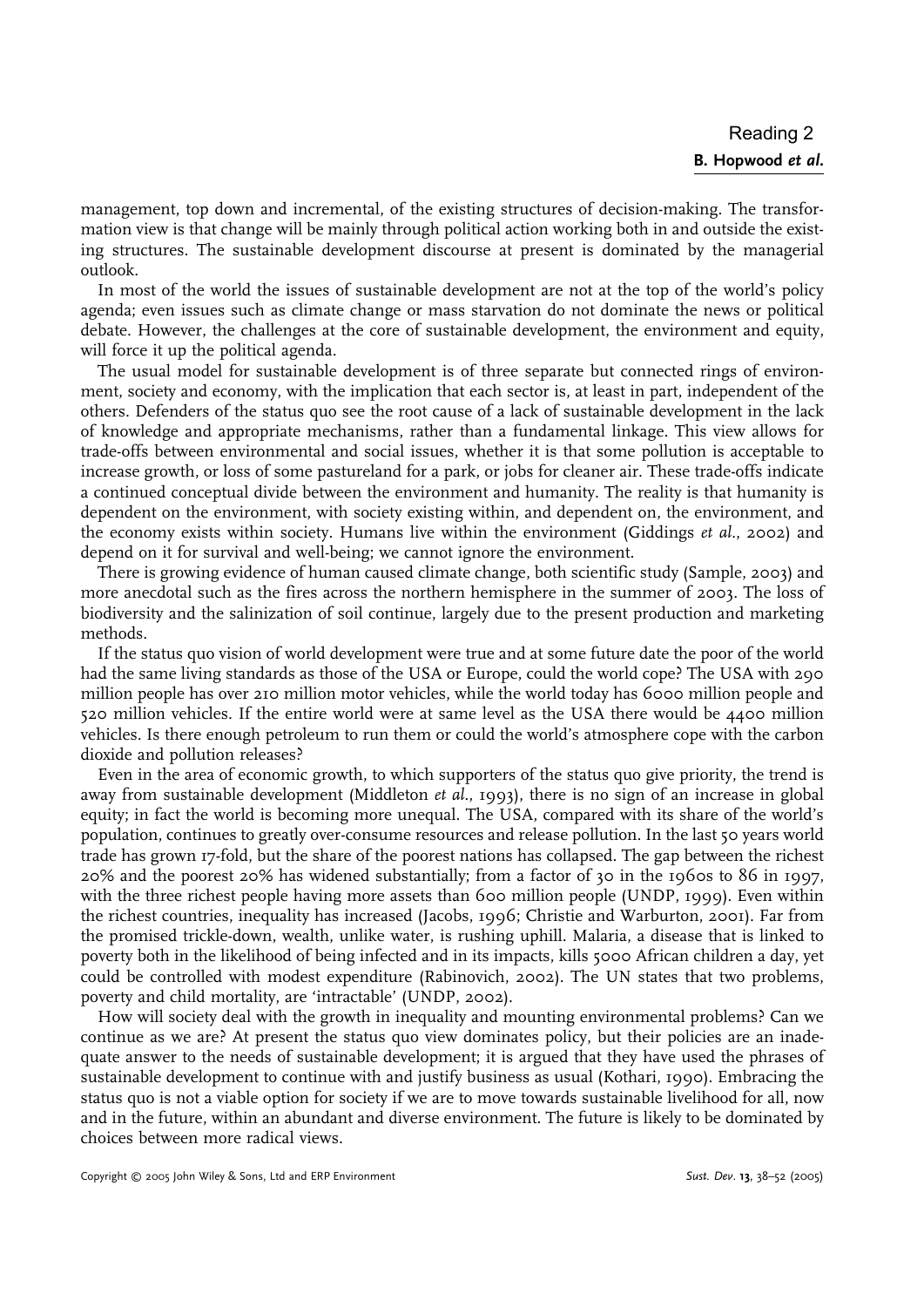One option is that advocated by Hardin (1974), that the rich and powerful of the world have a lifeboat ethic of extreme gated communities to ensure their own privileged survival. The outcome would be increased inequality, environmental degradation and probably wars. This trend is reflected in the thinking of the US government, which has turned concerns about security in dealing with environmental risks, mostly due to human actions (Beck, 1992), into a programme of security based on military action to protect unsustainable policies such as the USA's oil consumption (White House, 2000; Dalby, 2003).

The alternative suggested by the Deep Greens would share out the reduction in living standards more fairly in a world that drastically reduces consumption and, they usually suggest, population. However, who will decide which of the world's billion shall die? A return to low technology and living on the land would risk a return to the poverty and high infant mortality of the past for the west and continuation of the nightmarish present for many of the poor of the world. This too might well be a recipe for social conflict and wars. It certainly would not be a future based on the ideas of sustainable development.

Reformers would reject the grim views of Hardin or deep greens while acknowledging that 15 years after Brundtland many trends are still getting worse. The challenge for them is how and why governments and big business will self-reform to challenge the powerful vested interests that act in ways contrary to sustainable development.

The future envisaged by transformationists takes a different view, starting from the view that environmental degradation, poverty and a lack of justice are not a historical coincidence. The linkage is not simply moral; it is rooted in a society of domination and exploitation of the environment and most people. In what O'Connor (1989) describes as combined and uneven development, some communities and people are rich because others are poor and vice versa. O'Riordan states that 'wealth creation based on renewability and replenishment rather than exploitation . . . is a contradiction in terms for modern capitalism', so that real sustainable development requires a 'massive redistribution of wealth and power' (1989, p. 93). Transformationists emphasize justice and equity, believing that if these are not central to any analysis the ecological problems will be blamed upon a common 'us', who are held equally to blame. This trend is evident in some deep ecologists' thinking that holds all humanity responsible for the ecological crisis, thus masking divisions of race, class and gender. In an unequal society it is those who are least powerful who suffer poverty and lack of access to resources. The poor also have to bear the heaviest burden of ill-health, war and ecological problems (Sachs, 1999; UNDP, 2002; Agyeman *et al.*, 2003).

Transformationists' view of the connection between environmental degradation and human exploitation encourages the building of alliances between environmental and social justice movements. The challenge they face is how to mobilize a coalition that is powerful and cohesive enough to realize the needed changes. The core values of sustainable development as outlined by Haughton are environment protection and justice. The issues that transformationists are facing, of how to combine these two, will increasingly become main stage as society faces the challenges of the future.

Although open to many interpretations, sustainable development has gained wide currency. It crucially embraces the key issues for humanity of how to ensure lives worth living and our relation with the planet and our relations with each other.

Rather than discarding the concept of sustainable development, it provides a useful framework in which to debate the choices for humanity. We have argued that sustainable development needs to be based on appreciation of the close links between the environment and society with feedback loops both ways, and that social and environmental equity are fundamental ideas.

Given the need for fundamental change, a deep connection between human life and the environment and a common linkage of power structures that exploit both people and planet, we would argue that transformation is essential. However, we do not see it as necessary or sensible to make an exclusive commitment to transformation. Reform now is better than nothing and transformation may not be immediately feasible. However, whilst engaging with government and business for reforms, the main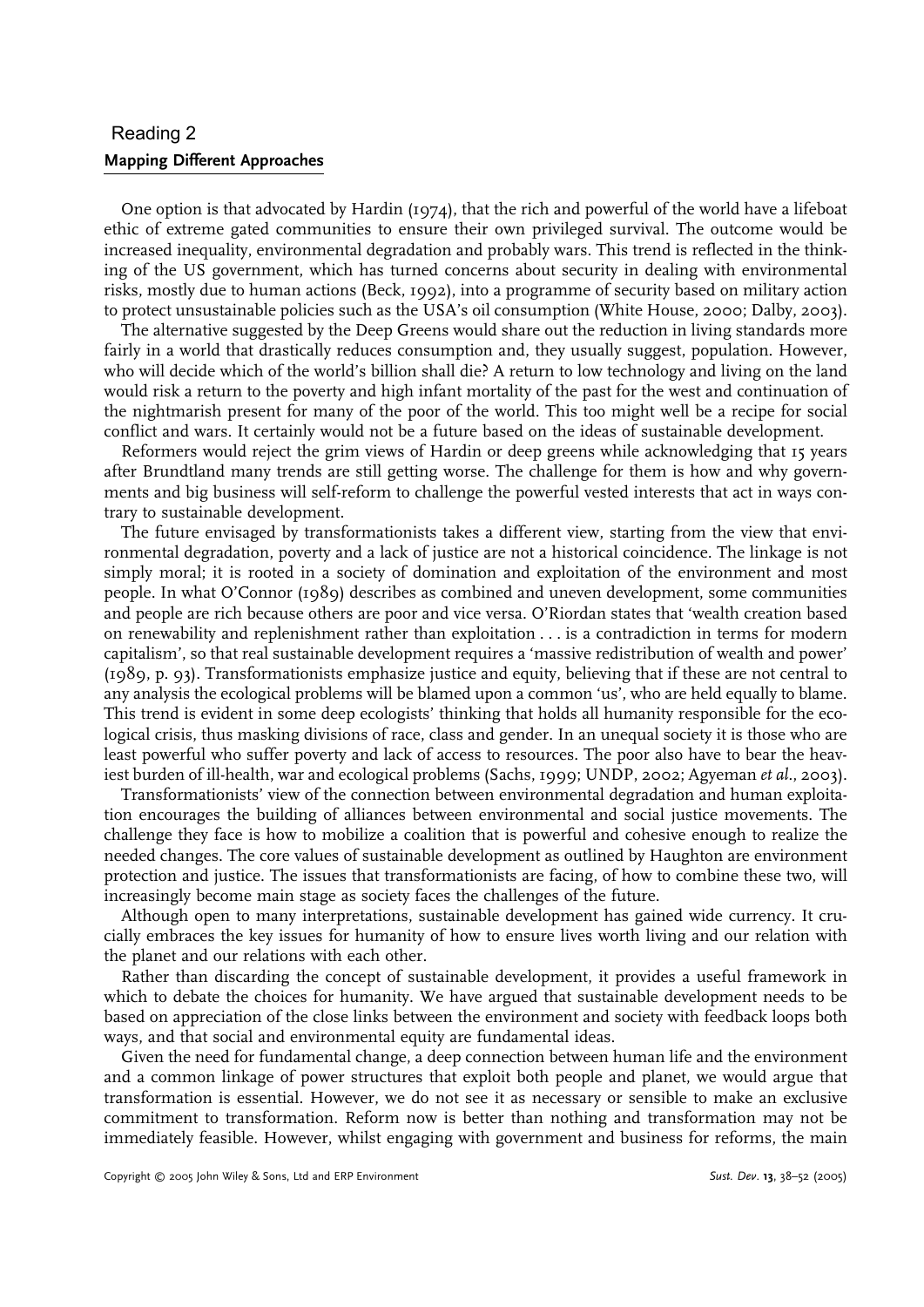focus should be to raise the issues, successful mobilization of the media and to build coalitions linking researchers, popular protest and direct action.

#### **References**

Agyeman J, Bullard R, Evans B. 2003. *Just Sustainabilities: Development in an Unequal World*. Earthscan: London.

Alier JM. 2003. Problems of ecological degradation: environmental justice or ecological modernization. *Capitalism Nature Socialism* **14**: 133.

Beck U. 1992. *The Risk Society*. Sage: London.

Bennholdt-Thomsen V, Mies M. 1999. *The Subsistence Perspective*. Zed: London.

Blowers A. 1993. The time for change. In *Planning for a Sustainable Environment*, Blowers A (ed). Earthscan: London; 1–18. Bookchin M. 1989. *Remaking Society*. Black Rose: Montreal.

Bradford G. 1989. *How Deep is Deep Ecology?* Times Change: Ojai, CA.

Bramwell A. 1989. *Ecology in the Twentieth Century: a History*. Yale University Press: London.

Buckingham-Hatfield S. 2000. *Gender and Environment*. Routledge: London.

Bullard R. 1994. *Dumping in Dixie: Race, Class, and Environmental Quality*. Westview: Boulder, CO.

Christie I, Warburton D. 2001. *From Here to Sustainability*. Earthscan: London.

Cock M, Hopwood B. 1996. *Global Warning: Socialism and the Environment*. Militant Labour: London.

Collard A. 1988. *The Rape of the Wild*. Women's Press: London.

Dalby S. 2003. *Resources and Conflict: Contesting Constructions of Environmental Security*. http://www.carleton.ca/~sdalby/ DalbyKathmandu.pdf [04.06.03].

Daly H. 1993. Sustainable growth: an impossibility theorem. In *Valuing the Earth: Economics, Ecology Ethics*, Daly H, Townsend K (eds). MIT Press: Cambridge, MA.

Daly H, Cobb J. 1989. *For the Common Good: Redirecting the Economy Towards Community, the Environment and a Sustainable* Future. Green Print: London; 267-273.

Department of the Environment, Transport and the Regions (DETR). 1999. *A Better Quality of Life: a Strategy for Sustainable Development for the United Kingdom*. DETR: London.

Devall B. 1990. *Simple in Means, Rich in Ends*. Green Print: London.

Dobson A. 2000. Sustainable development and the defence of the natural world. In *Global Sustainable Development in the 21st Century*, Lee K, Holland A, McNeill D (eds). Edinburgh University Press: Edinburgh; 49–60.

Dollar D, Kraay A. 2000. *Growth is Good for the Poor*. World Bank: Washington, DC.

Douthwaite R. 1992. *The Growth Illusion*. Green: Bideford.

Dryzek J. 1997. *The Politics of the Earth*. Oxford University Press: Oxford.

Eckersley R. 1992. *Environmentalism and Political Theory*. UCL Press: London.

Elkington J, Burke T. 1987. *The Green Capitalists*. Gollancz: London.

Engels F. 1968. The part played by labour in the transition from ape to man. In *Marx and Engels Selected Works in One Volume*. Lawrence and Wishart: London.

Flavin C, Lenssen N. 1994. *Power Surge: Guide to the Coming Energy Revolution*. Norton: New York.

George S. 1999. *The Lugano Report*. Pluto: London.

Gibbs L. 1993. Foreword. In *Toxic Struggles*, Hofrichter R (ed.). New Society: Philadelphia, PA; ix–xi.

Giddings B, Hopwood B, O'Brien G. 2002. Environment, economy and society: fitting them together into sustainable development. *Sustainable Development* **10**: 187–196.

Girardet H. 1999. *Creating Sustainable Cities*. Green: Dartington.

Grundmann R. 1991. *Marxism and Ecology*. Clarendon: Oxford.

Guha R. 1989. *The Unquiet Woods: Ecological Change and Peasant Resistance in the Himalaya*. Oxford University Press: Oxford. Hardin G. 1968. Tragedy of the commons. In *Valuing the Earth: Economics, Ecology Ethics*, Daly H, Townsend K (eds). MIT

Press: Cambridge, MA; 127-143.

Hardin G. 1974. Living on a lifeboat. *BioScience* **24**: 10.

Haughton G. 1999. Environmental justice and the sustainable city. *Journal of Planning Education and Research* **18**: 233–243. Haughton G, Hunter C. 1994. *Sustainable Citie*s. Kingsley: London.

Hawken P, Lovins A, Lovins L. 1999. *Natural Capitalism: the Next Industrial Revolution*. Earthscan: London.

Hecht S, Cockburn A. 1990. *The Fate of the Forest: Developers, Destroyers and Defenders of the Amazon*. Penguin: London. Hofrichter R. 1993. Introduction. In *Toxic Struggles*, Hofrichter R (ed.). New Society: Philadelphia, PA.

Copyright © 2005 John Wiley & Sons, Ltd and ERP Environment *Sust. Dev*. **13**, 38–52 (2005)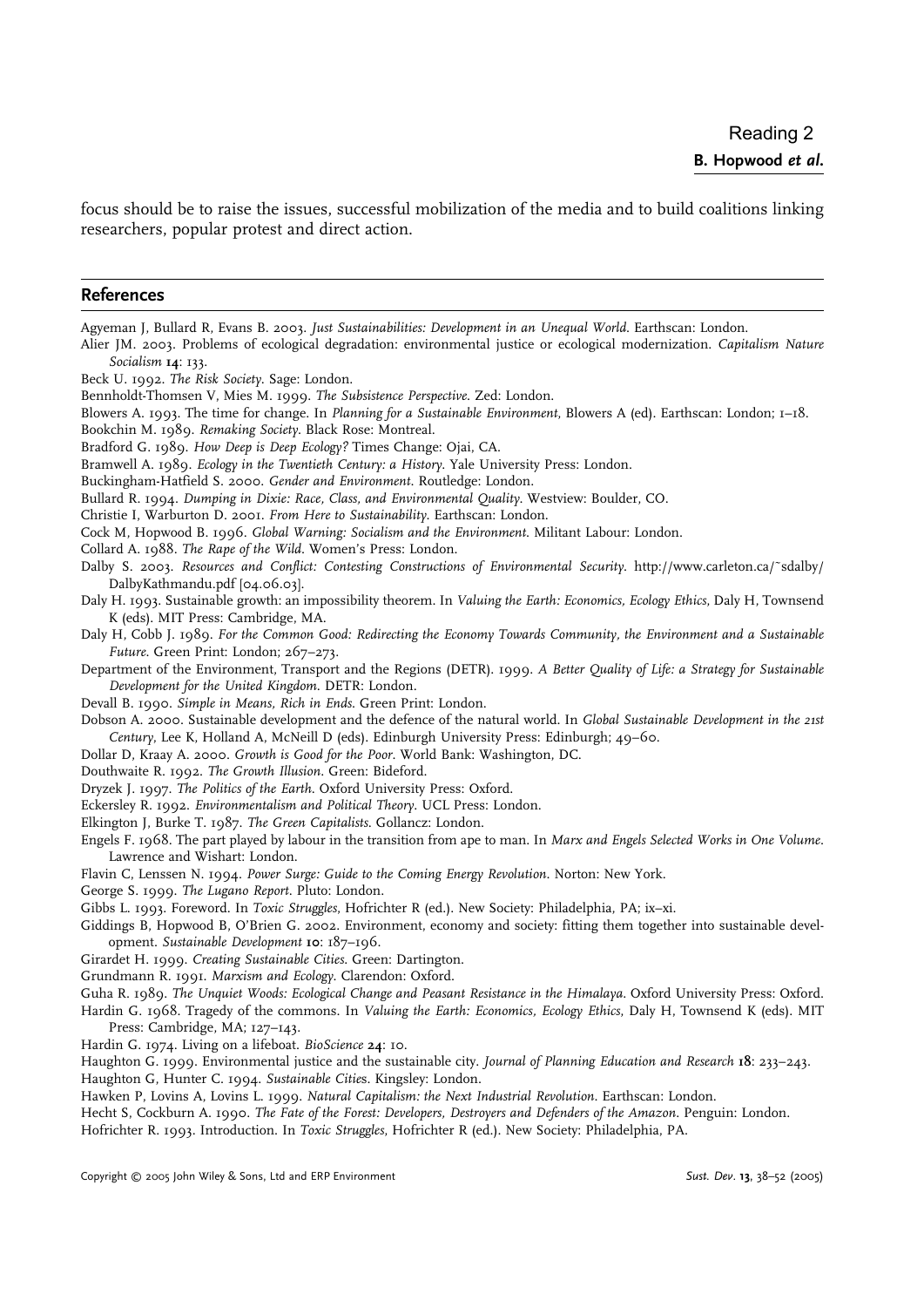## Reading 2

#### **Mapping Different Approaches**

- IUCN, UNEP, WWF. 1980. *World Conservation Strategy: Living Resource Conservation for Sustainable Development*. IUCN: Gland, Switzerland.
- IUCN, UNEP, WWF. 1991. *Caring for the Earth: a Strategy for Sustainable Living*. IUCN: Gland, Switzerland.
- Jacobs M. 1996. *The Politics of the Real World*. Earthscan: London.
- Jacobs M. 1999. *Environmental Modernisation: the New Labour Agenda*. Fabian Society: London.
- Kirby J, O'Keefe P, Timberlake L. 1995. Sustainable development: an introduction. In *The Earthscan Reader in Sustainable Development*, Kirby J, O'Keefe P, Timberlake L (eds). Earthscan: London; 1–14.
- Korten D. 1996. *When Corporations Rule the World*. Earthscan: London.
- Kothari R. 1990. Environment, technology and development. In *Ethics of Environment and Development*, Engel JR, Engel JG (eds). Belhaven: London; 27–35.
- Lee K. 2000. Global sustainable development: its intellectual and historical roots. In *Global Sustainable Development in the 21st Century*, Lee K, Holland A, McNeill D (eds). Edinburgh University Press: Edinburgh; 31–47.
- Leff E. 2000. Sustainable development in developing countries. In *Global Sustainable Development in the 21st Century*, Lee K, Holland A, McNeill D (eds). Edinburgh University Press: Edinburgh; 62–75.
- Lomborg B. 2001. *The Sceptical Environmentalists: Measuring the Real State of the World*. Cambridge University Press: Cambridge.
- Lovelock J. 1988. *The Ages of Gaia: a Biography of our Living Earth*. Oxford University Press: Oxford.
- Marcuse P. 1998. Sustainability is not enough. *Environment and Urbanization* **10**: 103–111.
- McLaren D, Cottray O, Taylor M, Pipes S, Bullock S. 1999. *The Geographic Relation Between Household Income and Polluting Factories*. Friends of the Earth: London.
- Meadows D, Meadows D, Randers J. 1992. *Beyond the Limits: Global Collapse or a Sustainable Future*. Earthscan: London.
- Meadows D, Meadows D, Randers J, Behrens W. 1972. *The Limits to Growth: a Report for the Club of Rome's Project on the Predicament of Mankind*. Earth Island: London.
- Mellor M. 1992. *Breaking the Boundaries*. Virago: London.
- Mellor M. 1997a. *Feminism and Ecology*. Polity: Cambridge.
- Mellor M. 1997b. Women, nature and the social construction of 'economic man'. *Ecological Economics* **20**: 129–140.
- Merchant C. 1992. *Radical Ecology*. Routledge: London.
- Middleton N, O'Keefe P, Moyo S. 1993. *Tears of the Crocodile: from Rio to Reality in the Developing World*. Pluto: London.
- Mies M, Shiva V. 1993. *Ecofeminism*. Zed: London.
- Moffatt I. 1996. *Sustainable Development: Principles, Analysis and Policies*. Parthenon: London.
- Mol A, Sonnenfeld D. 2000. Ecological modernisation around the world: an introduction. *Environmental Politics* **9**: 3–14.
- Naess A. 1989. *Ecology Community and Life Style*. Cambridge University Press: Cambridge. O'Connor J. 1988. Capitalism, nature, socialism: a theoretical introduction. *Capitalism, Nature, Socialism* **1**: 11–38.
- O'Connor J. 1989. Uneven and combined development and ecological crisis: a theoretical introduction. *Race and Class* **30**: 1–11. OECD. 2001. *Policies to Enhance Sustainable Development*. OECD: Paris.
- O'Riordan T. 1989. The challenge for environmentalism. In *New Models in Geography*, Peet R, Thrift N (eds). Unwin Hyman: London; 77–102.
- Pearce D, Markandya A, Barbier E. 1989. *Blueprint for a Green Economy*. Earthscan: London.
- Pepper D. 1993. *Eco-Socialism: from Deep Ecology to Social Justice*. Routledge: London.
- Rabinovich R. 2002. Africa's economic problems have a medical solution. *The Guardian* 8 July 2002. http://www.guardian.co.uk/comment/story/0,751220,00.html [14.01.05].
- Rees W. 1995. Achieving sustainability: reform or transformation? *Journal of Planning Literature* **9**: 343–361.
- Rees W. 1998. Understanding sustainable development. In *Sustainable Development and the Future of Cities*, Hamm B, Muttagi P (eds). Intermediate Technology: London; 19–42.
- Reid D. 1995. *Sustainable Development: an Introductory Guide*. Earthscan: London.
- Roodman D. 1996. *Paying the Piper: Subsides, Politics and the Environment*. Worldwatch Institute: Washington, DC.

Roodman D. 1997. *Getting the Signals Right: Tax Reform to Protect the Environment and the Economy*. Worldwatch Institute: Washington, DC.

Roseland M. 1998. *Towards Sustainable Communities: Resources for Citizens and their Governments*. New Society: Gabriola Island, Canada.

Rowell A. 1996. *Green Backlash: Global Subversion of the Environmental Movement*. Routledge: London.

- Sachs W. 1999. *Planet Dialectics*. Zed: London.
- Salleh A. 1997. *Ecofeminism as Politics*. Zed: London.
- Sample I. 2003. Not just warmer: it's the hottest for 2000 years. *The Guardian* 1 September 2003. http://www.guardian.co.uk/ uk\_news/story/0,1032980,00.html [14.01.05].